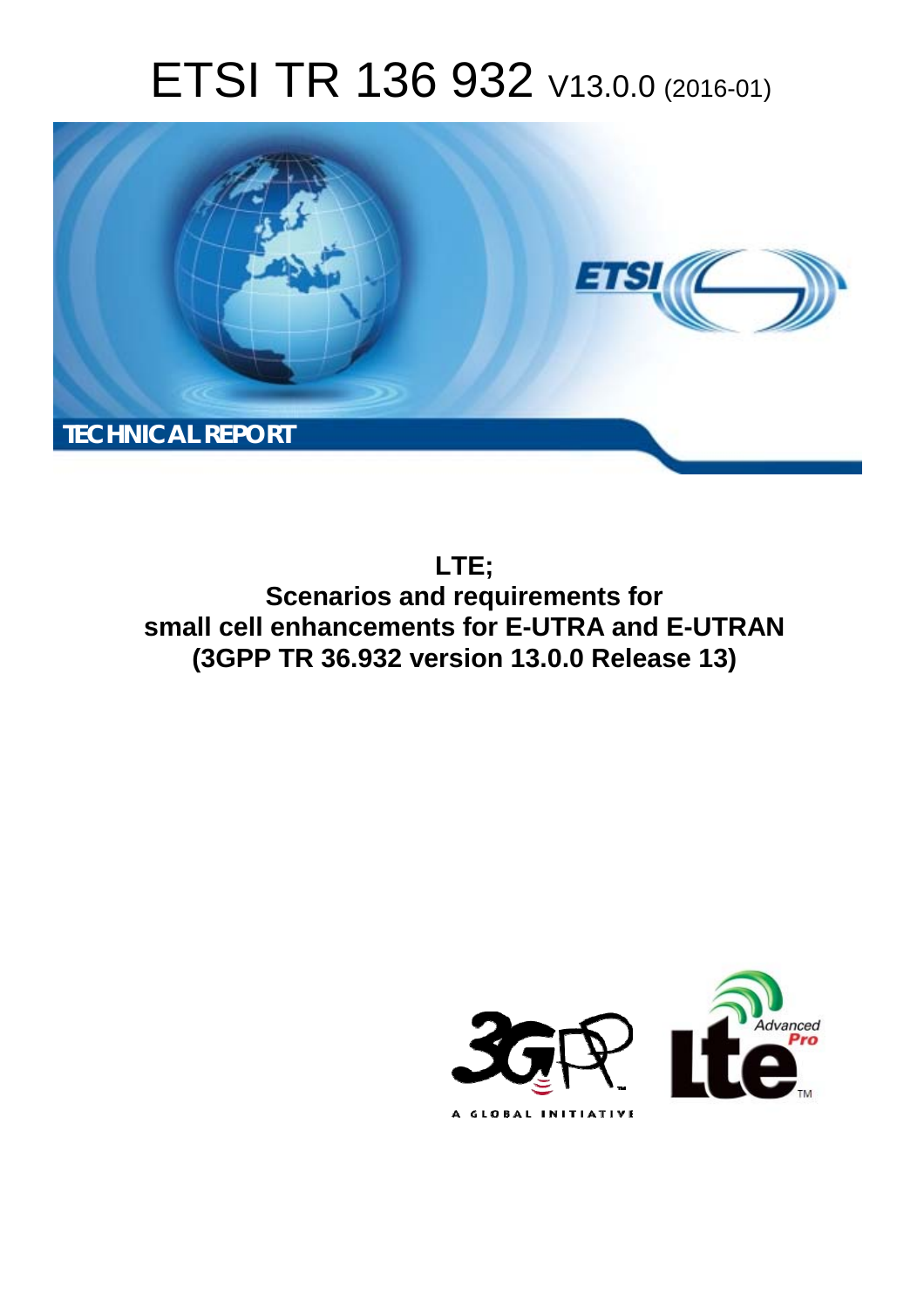Reference RTR/TSGR-0036932vd00

Keywords

 $\overline{1}$ 

#### *ETSI*

#### 650 Route des Lucioles F-06921 Sophia Antipolis Cedex - FRANCE

Tel.: +33 4 92 94 42 00 Fax: +33 4 93 65 47 16

Siret N° 348 623 562 00017 - NAF 742 C Association à but non lucratif enregistrée à la Sous-Préfecture de Grasse (06) N° 7803/88

#### *Important notice*

The present document can be downloaded from: <http://www.etsi.org/standards-search>

The present document may be made available in electronic versions and/or in print. The content of any electronic and/or print versions of the present document shall not be modified without the prior written authorization of ETSI. In case of any existing or perceived difference in contents between such versions and/or in print, the only prevailing document is the print of the Portable Document Format (PDF) version kept on a specific network drive within ETSI Secretariat.

Users of the present document should be aware that the document may be subject to revision or change of status. Information on the current status of this and other ETSI documents is available at <http://portal.etsi.org/tb/status/status.asp>

If you find errors in the present document, please send your comment to one of the following services: <https://portal.etsi.org/People/CommiteeSupportStaff.aspx>

#### *Copyright Notification*

No part may be reproduced or utilized in any form or by any means, electronic or mechanical, including photocopying and microfilm except as authorized by written permission of ETSI.

The content of the PDF version shall not be modified without the written authorization of ETSI. The copyright and the foregoing restriction extend to reproduction in all media.

> © European Telecommunications Standards Institute 2016. All rights reserved.

**DECT**TM, **PLUGTESTS**TM, **UMTS**TM and the ETSI logo are Trade Marks of ETSI registered for the benefit of its Members. **3GPP**TM and **LTE**™ are Trade Marks of ETSI registered for the benefit of its Members and of the 3GPP Organizational Partners.

**GSM**® and the GSM logo are Trade Marks registered and owned by the GSM Association.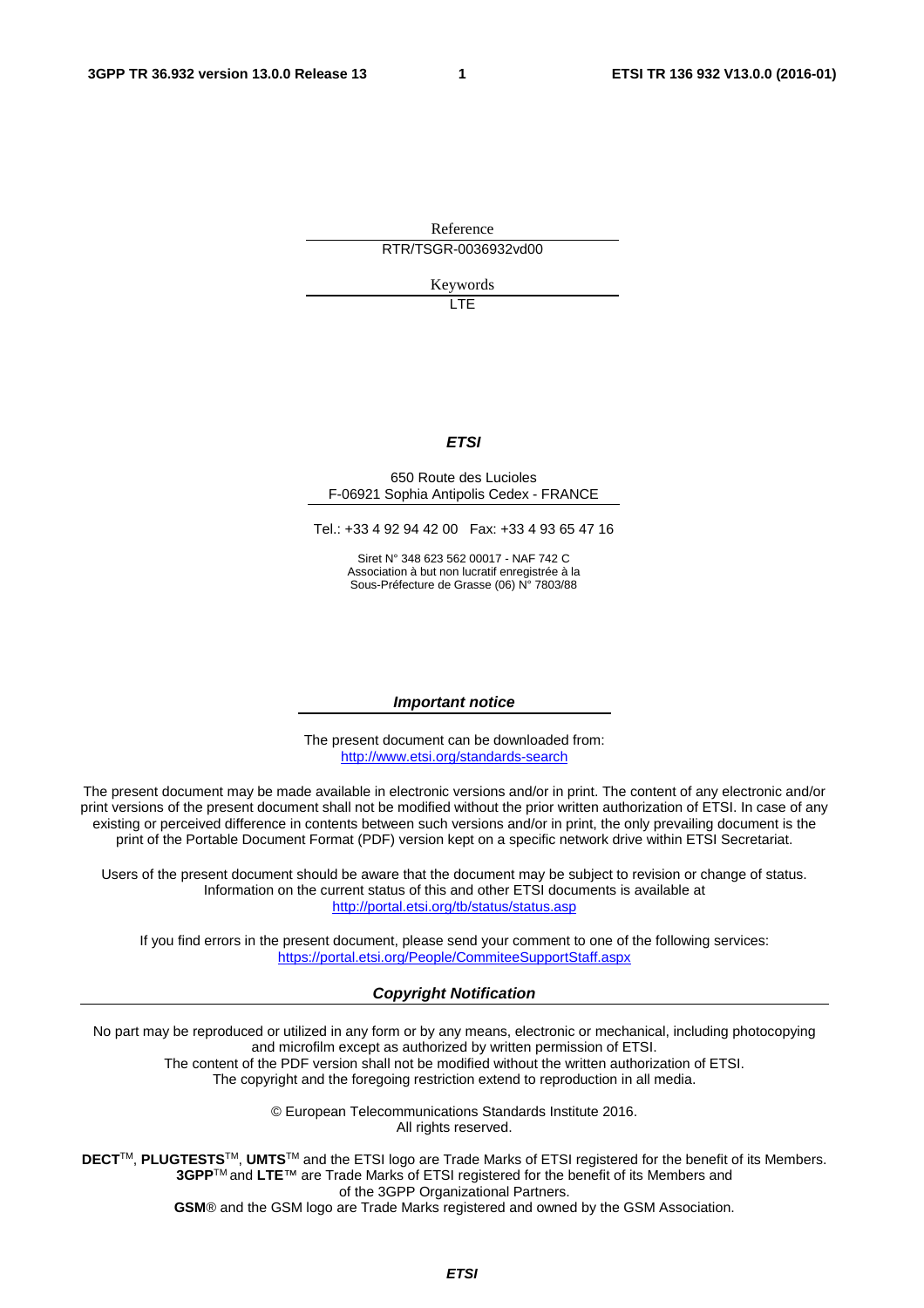## Intellectual Property Rights

IPRs essential or potentially essential to the present document may have been declared to ETSI. The information pertaining to these essential IPRs, if any, is publicly available for **ETSI members and non-members**, and can be found in ETSI SR 000 314: *"Intellectual Property Rights (IPRs); Essential, or potentially Essential, IPRs notified to ETSI in respect of ETSI standards"*, which is available from the ETSI Secretariat. Latest updates are available on the ETSI Web server ([https://ipr.etsi.org/\)](https://ipr.etsi.org/).

Pursuant to the ETSI IPR Policy, no investigation, including IPR searches, has been carried out by ETSI. No guarantee can be given as to the existence of other IPRs not referenced in ETSI SR 000 314 (or the updates on the ETSI Web server) which are, or may be, or may become, essential to the present document.

### Foreword

This Technical Report (TR) has been produced by ETSI 3rd Generation Partnership Project (3GPP).

The present document may refer to technical specifications or reports using their 3GPP identities, UMTS identities or GSM identities. These should be interpreted as being references to the corresponding ETSI deliverables.

The cross reference between GSM, UMTS, 3GPP and ETSI identities can be found under [http://webapp.etsi.org/key/queryform.asp.](http://webapp.etsi.org/key/queryform.asp)

## Modal verbs terminology

In the present document "**shall**", "**shall not**", "**should**", "**should not**", "**may**", "**need not**", "**will**", "**will not**", "**can**" and "**cannot**" are to be interpreted as described in clause 3.2 of the [ETSI Drafting Rules](http://portal.etsi.org/Help/editHelp!/Howtostart/ETSIDraftingRules.aspx) (Verbal forms for the expression of provisions).

"**must**" and "**must not**" are **NOT** allowed in ETSI deliverables except when used in direct citation.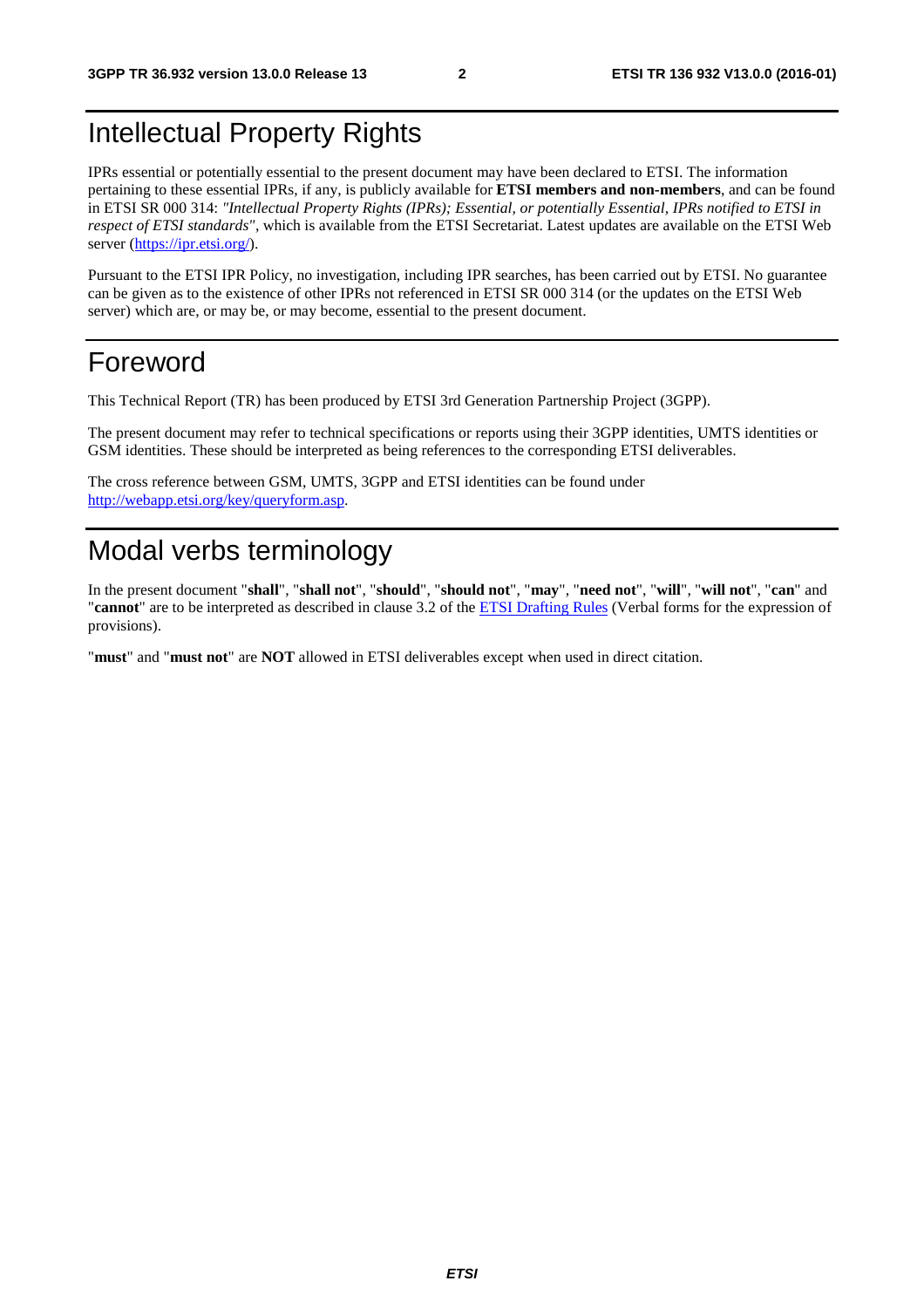ETSI TR 136 932 V13.0.0 (2016-01)

## Contents

| 1                                                                                                    |  |    |  |  |  |  |
|------------------------------------------------------------------------------------------------------|--|----|--|--|--|--|
| 2                                                                                                    |  |    |  |  |  |  |
| 3<br>3.1<br>3.2<br>3.3                                                                               |  |    |  |  |  |  |
| $\overline{4}$                                                                                       |  |    |  |  |  |  |
| 5                                                                                                    |  |    |  |  |  |  |
| 6<br>6.1<br>6.1.1<br>6.1.2<br>6.1.3<br>6.1.4<br>6.1.5<br>6.2<br>6.3<br>6.4<br>7<br>7.1<br>7.2<br>7.3 |  |    |  |  |  |  |
| 8<br>8.1<br>8.2<br>8.3                                                                               |  |    |  |  |  |  |
| 9<br>9.1<br>9.2<br>9.3<br>9.4                                                                        |  | 12 |  |  |  |  |
| Annex A:                                                                                             |  |    |  |  |  |  |
|                                                                                                      |  |    |  |  |  |  |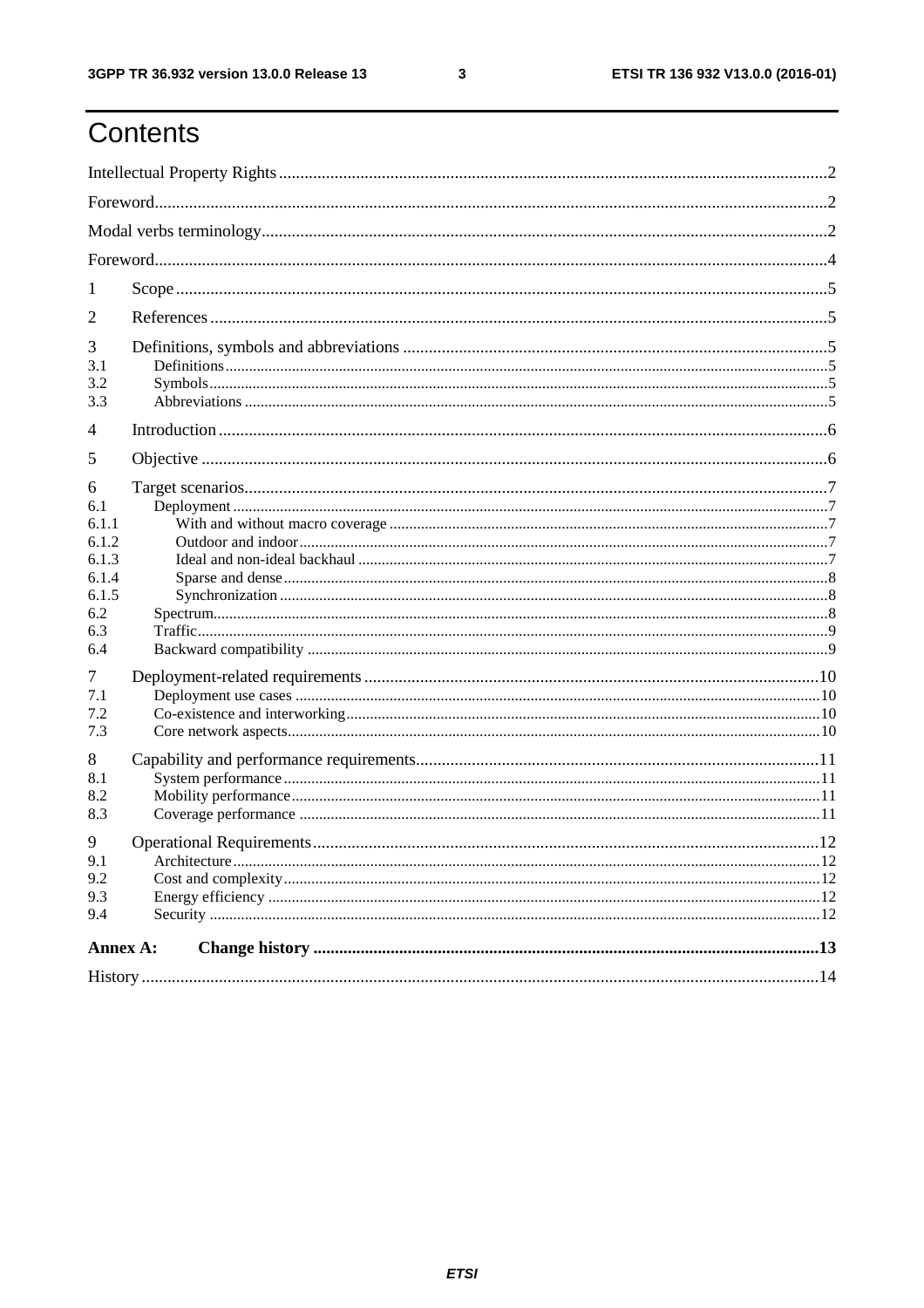## Foreword

This Technical Report has been produced by the 3rd Generation Partnership Project (3GPP).

The contents of the present document are subject to continuing work within the TSG and may change following formal TSG approval. Should the TSG modify the contents of the present document, it will be re-released by the TSG with an identifying change of release date and an increase in version number as follows:

Version x.y.z

where:

- x the first digit:
	- 1 presented to TSG for information;
	- 2 presented to TSG for approval;
	- 3 or greater indicates TSG approved document under change control.
- y the second digit is incremented for all changes of substance, i.e. technical enhancements, corrections, updates, etc.
- z the third digit is incremented when editorial only changes have been incorporated in the document.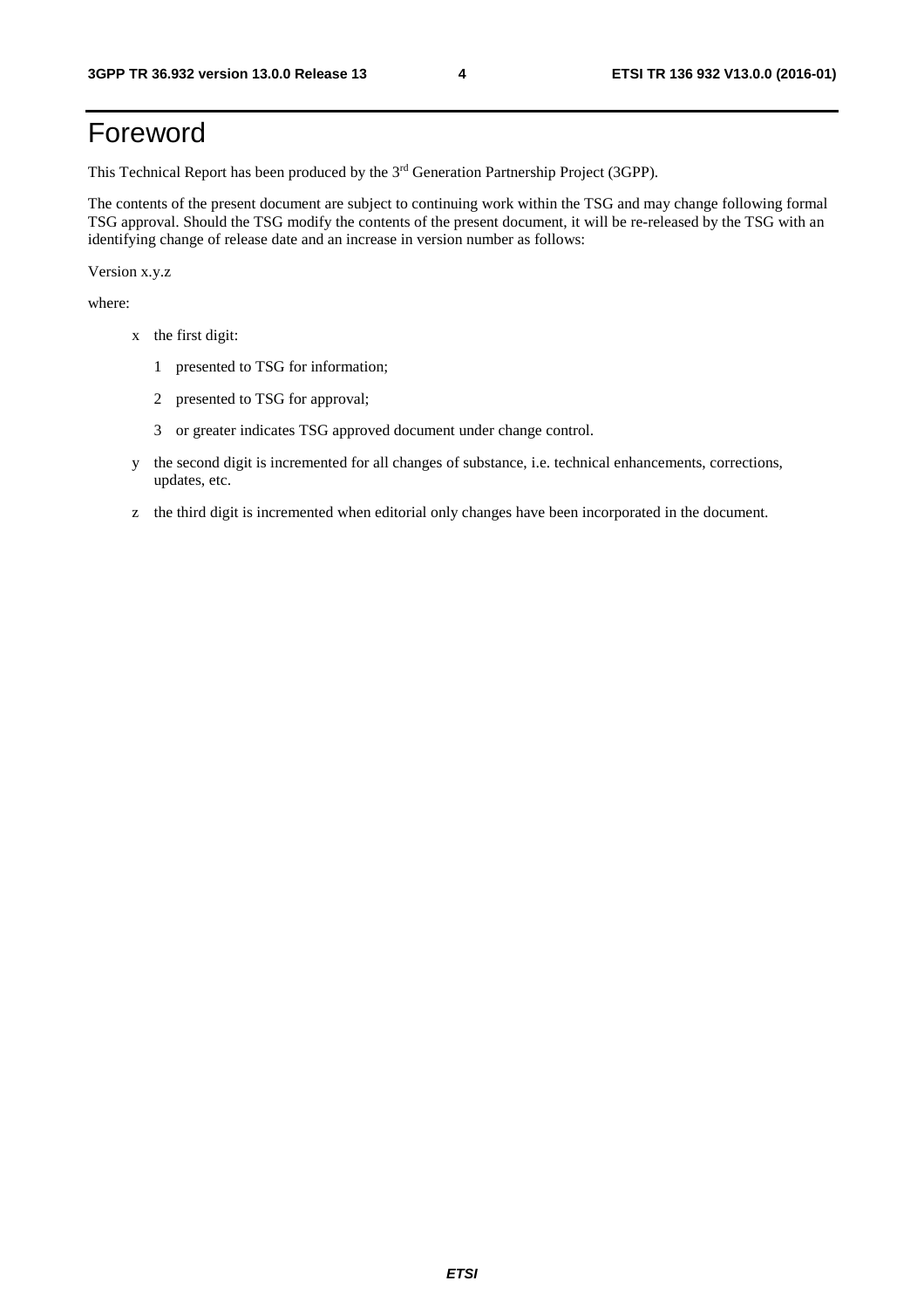## 1 Scope

*The present document contains scenarios and requirements for the small cell enhancement for E-UTRA and E-UTRAN.* 

## 2 References

The following documents contain provisions which, through reference in this text, constitute provisions of the present document.

- References are either specific (identified by date of publication, edition number, version number, etc.) or non-specific.
- For a specific reference, subsequent revisions do not apply.
- For a non-specific reference, the latest version applies. In the case of a reference to a 3GPP document (including a GSM document), a non-specific reference implicitly refers to the latest version of that document *in the same Release as the present document*.
- [1] 3GPP TR 21.905: "Vocabulary for 3GPP Specifications".
- [2] 3GPP TS 36.839: "Evolved Universal Terrestrial Radio Access (E-UTRA); Mobility enhancements in heterogeneous networks".
- [3] 3GPP TR 36.913: "Requirements for further advancements for Evolved Universal Terrestrial Radio Access (E-UTRA) (LTE-Advanced)".

## 3 Definitions, symbols and abbreviations

### 3.1 Definitions

For the purposes of the present document, the terms and definitions given in TR 21.905 [1] and the following apply. A term defined in the present document takes precedence over the definition of the same term, if any, in TR 21.905 [1].

### 3.2 Symbols

For the purposes of the present document, the following symbols apply:

<symbol> <Explanation>

### 3.3 Abbreviations

For the purposes of the present document, the abbreviations given in TR 21.905 [1] and the following apply. An abbreviation defined in the present document takes precedence over the definition of the same abbreviation, if any, in TR 21.905 [1].

| CDF:         | <b>Cumulative Distribution Function</b> |
|--------------|-----------------------------------------|
| <b>VoLTE</b> | Voice over LTE                          |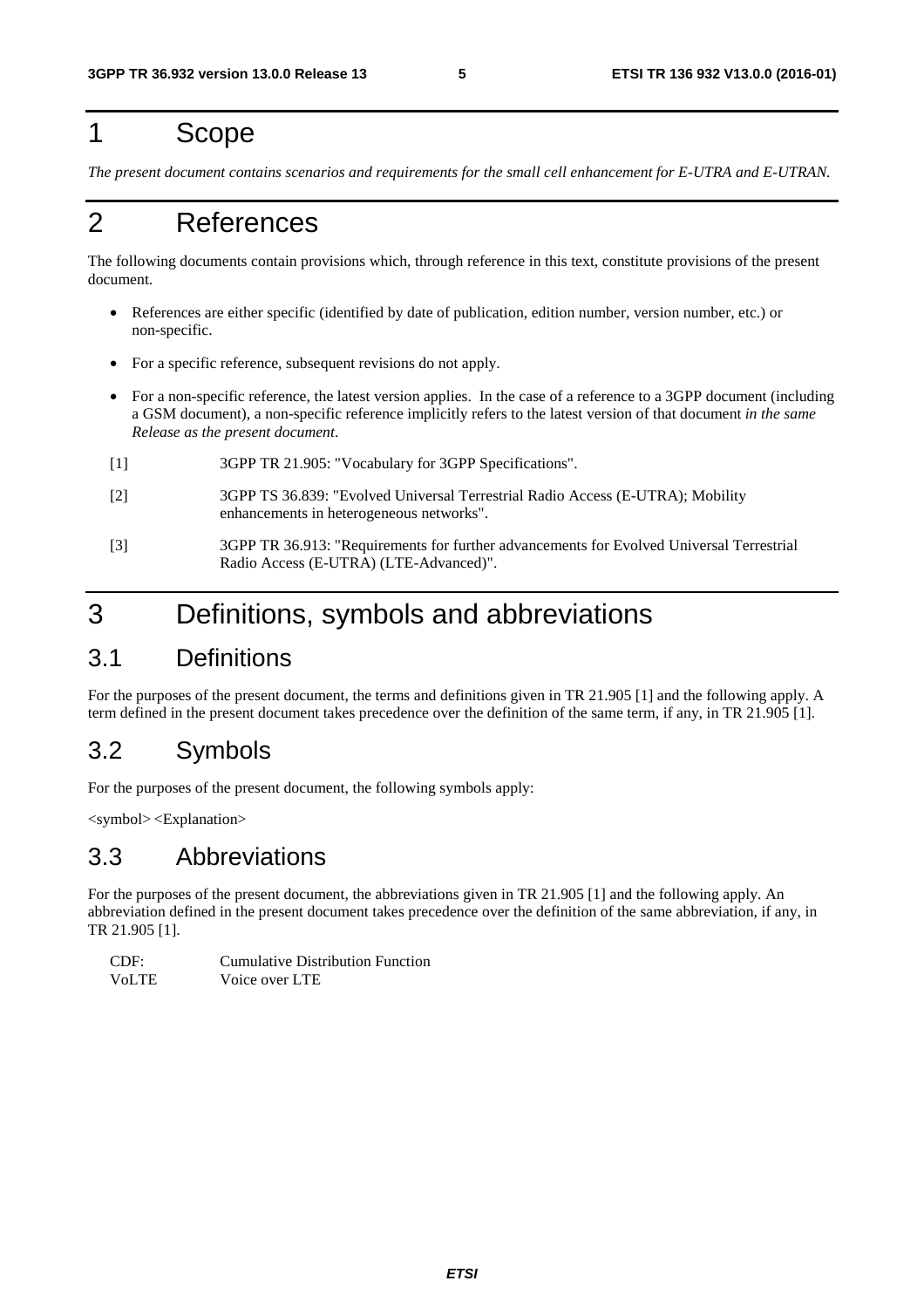## 4 Introduction

Small cells using low power nodes are considered promising to cope with mobile traffic explosion, especially for hotspot deployments in indoor and outdoor scenarios. A low-power node generally means a node whose Tx power is lower than macro node and BS classes, for example Pico and Femto eNB are both applicable. Small cell enhancements for E-UTRA and E-UTRAN will focus on additional functionalities for enhanced performance in hotspot areas for indoor and outdoor using low power nodes.

This document captures the scenarios and requirements for small cell enhancements. 3GPP TR 36.913 [3] should be used as reference whenever applicable in order to avoid duplication of the requirements.

## 5 Objective

The objectives of this document are as follows:

- A) Define target scenarios for small cell enhancement considering:
	- Deployment scenarios of small cell nodes
	- Spectrum usage for small cell scenarios
	- Traffic characteristics in small cell scenarios
- B) Define requirements for small cell enhancement scenarios considering:
	- System, mobility and coverage performance
	- Core network related aspects
	- Cost and energy efficiency aspects
	- Security aspects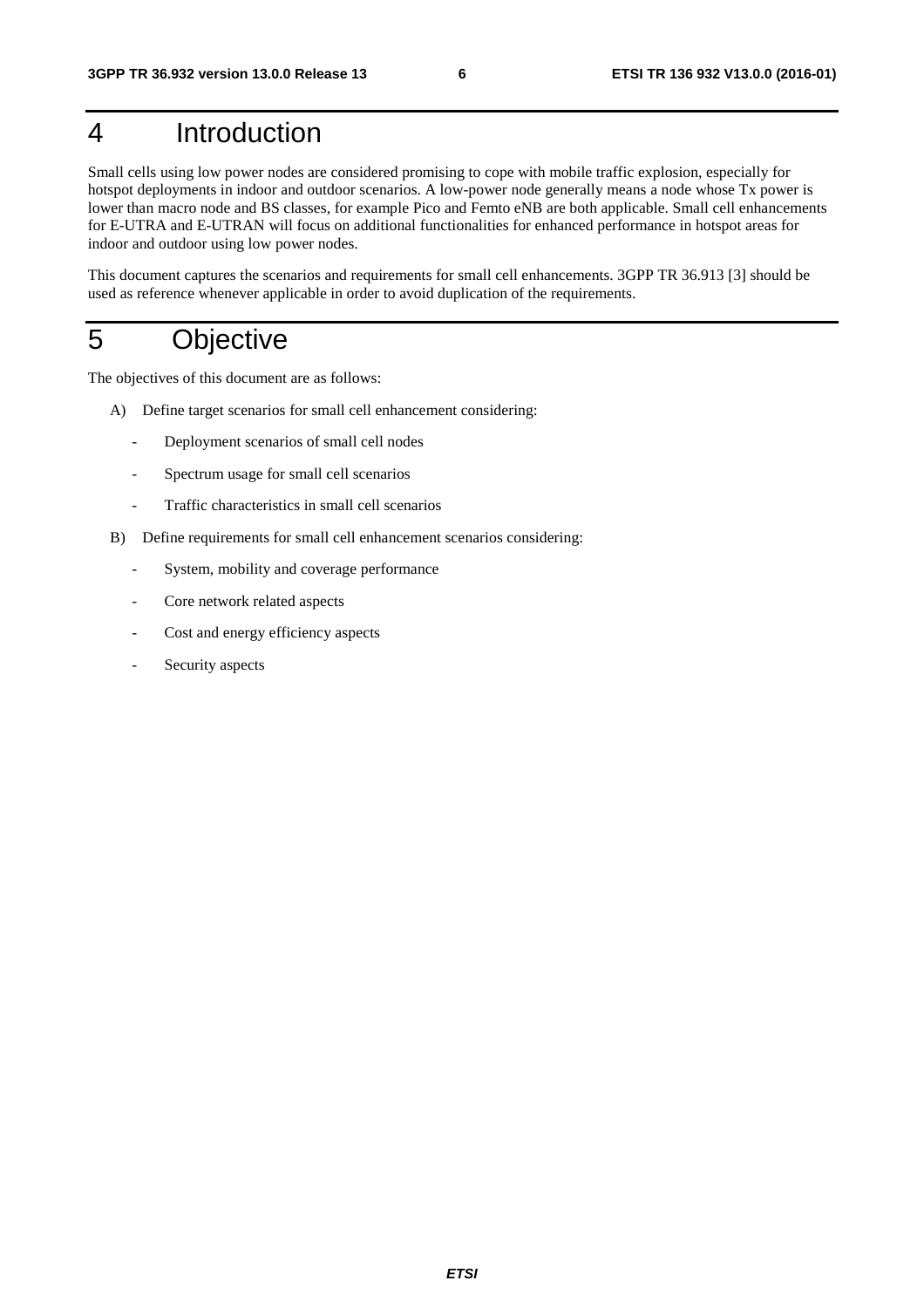## 6 Target scenarios

### 6.1 Deployment

Small cell enhancement should target both with and without macro coverage, both outdoor and indoor small cell deployments and both ideal and non-ideal backhaul. Both sparse and dense small cell deployments should be considered. (See Fig. 6.1-1)



NOTE 1: F1 and F2 are the carrier frequency for macro layer and local-node layer, respectively

#### **Figure 6.1-1: Deployment scenarios of small cell with/without macro coverage**

#### 6.1.1 With and without macro coverage

As shown in Fig. 6.1-1, small cell enhancement should target the deployment scenario in which small cell nodes are deployed under the coverage of one or more than one overlaid E-UTRAN macro-cell layer(s) in order to boost the capacity of already deployed cellular network. Two scenarios can be considered:

- 1. Where the UE is in coverage of both the macro cell and the small cell simultaneously
- 2. Where the UE is not in coverage of both the macro cell and the small cell simultaneously

Figure 6.1-1 also shows the scenario where small cell nodes are not deployed under the coverage of one or more overlaid E-UTRAN macro-cell layer(s). This scenario is also the target of the small cell enhancement Study Item.

#### 6.1.2 Outdoor and indoor

Small cell enhancement should target both outdoor and indoor small cell deployments. The small cell nodes could be deployed indoors or outdoors, and in either case could provide service to indoor or outdoor UEs.

For indoor UE, only low UE speed  $(0 - 3 \text{ km/h})$  is targeted. For outdoor, not only low UE speed, but also medium UE speed (up to 30km/h and potentially higher speeds) is targeted.

Both throughput and mobility/connectivity shall be used as performance metric for both low and medium mobility. Cell edge performance (e.g. 5%-tile CDF point for user throughput) and power efficiency (of both network and UE) are also used as metrics for further study.

#### 6.1.3 Ideal and non-ideal backhaul

Both ideal backhaul (i.e., very high throughput and very low latency backhaul such as dedicated point-to-point connection using optical fiber) and non-ideal backhaul (i.e., typical backhaul widely used in the market such as xDSL, microwave, and other backhauls like relaying) should be studied. The performance-cost trade-off should be taken into account.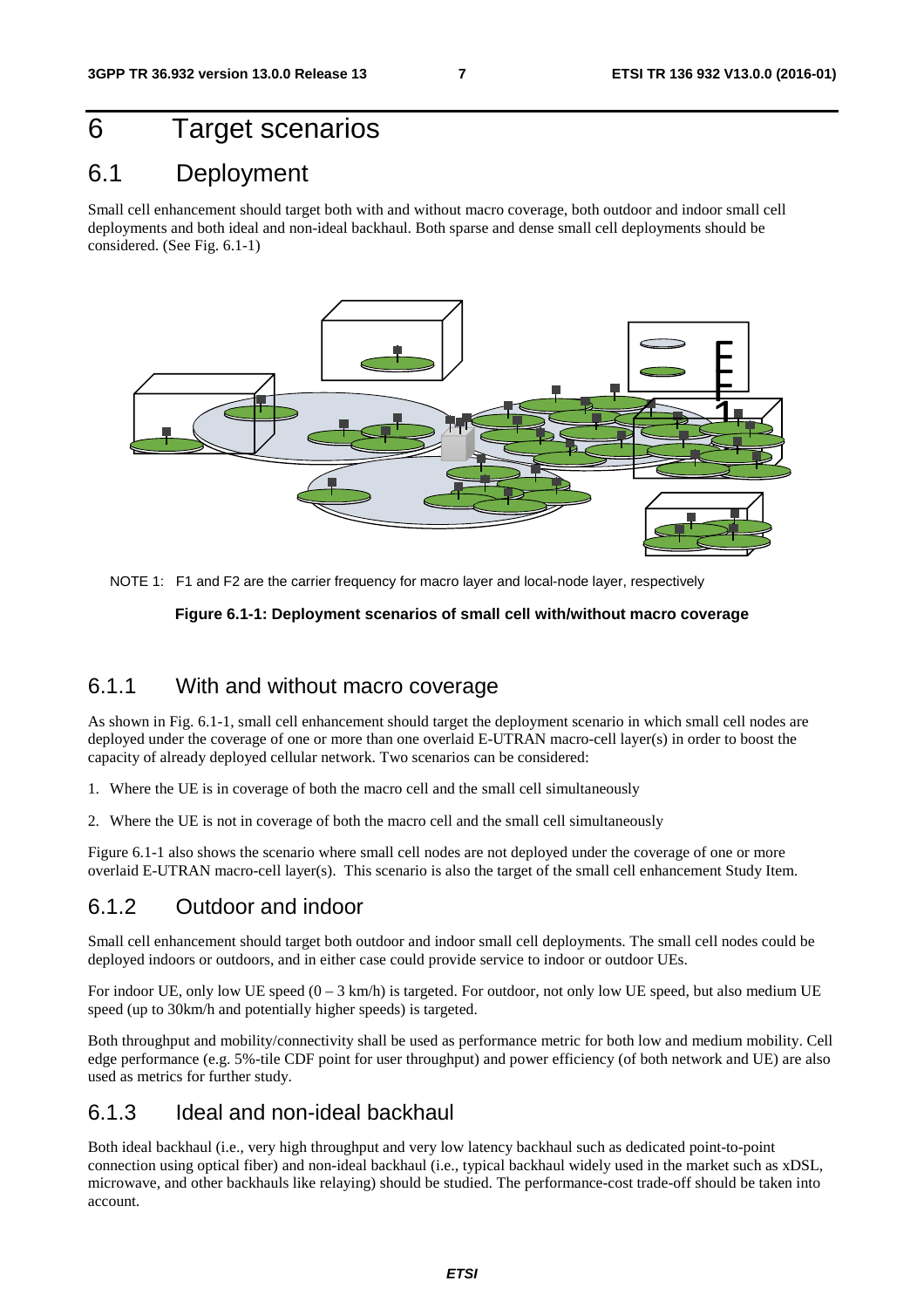A categorization of non-ideal backhaul based on operator inputs is listed in Table 6.1-1:

| <b>Backhaul Technology</b> | Latency (One way) | <b>Throughput</b>         | Priority (1 is the highest) |
|----------------------------|-------------------|---------------------------|-----------------------------|
| Fiber Access 1             | $10-30ms$         | 10M-10Gbps                |                             |
| Fiber Access 2             | 5-10ms            | 100-1000Mbps              |                             |
| Fiber Access 3             | $2-5ms$           | 50M-10Gbps                |                             |
| <b>DSL Access</b>          | 15-60ms           | 10-100 Mbps               |                             |
| Cable                      | 25-35ms           | 10-100 Mbps               |                             |
| Wireless Backhaul          | $5-35ms$          | 10Mbps - 100Mbps typical, |                             |
|                            |                   | maybe up to Gbps range    |                             |

**Table 6.1-1: Categorization of non-ideal backhaul** 

A categorization of ideal backhaul based on operator inputs is listed in Table 6.1-2:

#### **Table 6.1-2: Categorization of ideal backhaul**

| <b>Backhaul Technology</b> | Latency (One way)        | Throughput   | Priority (1 is the highest) |
|----------------------------|--------------------------|--------------|-----------------------------|
| Fiber Access 4 (NOTE 1)    | less than 2.5 us (NOTE2) | Up to 10Gbps |                             |

NOTE 1: This can be applied between the eNB and the remote radio head.

NOTE 2: propagation delay in the fiber/cable is not included.

For interfaces between macro and small cell, as well as between small cells, the studies should first identify which kind of information is needed or beneficial to be exchanged between nodes in order to get the desired improvements before the actual type of interface is determined. And if direct interface should be assumed between macro and small cell, as well as between small cell and small cell, X2 interface can be used as a starting point.

#### 6.1.4 Sparse and dense

Small cell enhancement should consider sparse and dense small cell deployments. In some scenarios (e.g., hotspot indoor/outdoor places, etc.), single or a few small cell node(s) are sparsely deployed, e.g. to cover the hotspot(s). Meanwhile, in some scenarios (e.g., dense urban, large shopping mall, etc.), a lot of small cell nodes are densely deployed to support huge traffic over a relatively wide area covered by the small cell nodes. The coverage of the small cell layer is generally discontinuous between different hotspot areas. Each hotspot area can be covered by a group of small cells, i.e. a small cell cluster.

Furthermore, smooth future extension/scalability (e.g.: from sparse to dense, from small-area dense to large-area dense, or from normal-dense to super-dense) should be considered. For mobility/ connectivity performance, both sparse and dense deployments should be considered with equal priority.

### 6.1.5 Synchronization

Both synchronized and un-synchronized scenarios should be considered between small cells as well as between small cells and macro cell(s). For specific operations e.g. interference coordination, carrier aggregation and inter-eNB COMP, small cell enhancement can benefit from synchronized deployments with respect to small cell search/measurements and interference/resource management. Therefore time synchronized deployments of small cell clusters are prioritized in the study and new means to achieve such synchronization shall be considered.

## 6.2 Spectrum

Small cell enhancement should address the deployment scenario in which different frequency bands are separately assigned to macro layer and small cell layer, respectively, where F1 and F2 in Fig. 6.1-1 correspond to different carriers in different frequency bands.

Small cell enhancement should be applicable to all existing and as well as future cellular bands, with special focus on higher frequency bands, e.g., the 3.5 GHz band, to enjoy the more available spectrum and wider bandwidth.

Small cell enhancement should also take into account the possibility for frequency bands that, at least locally, are only used for small cell deployments.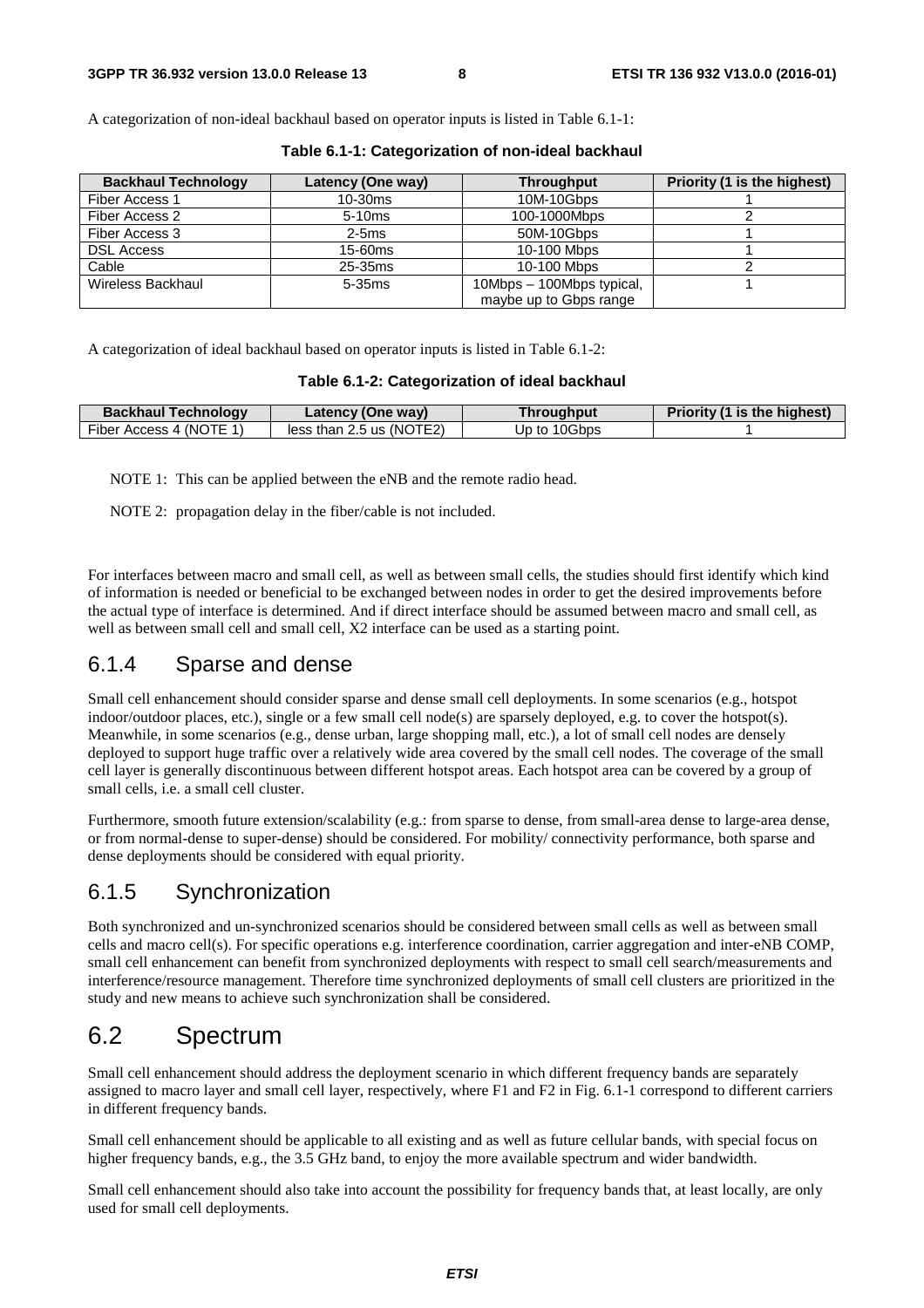Co-channel deployment scenarios between macro layer and small cell layer should be considered as well. The duplication of activities with existing and coming 3GPP Study Items / Work Items should be avoided.

Some example spectrum configurations are:

- 1. Carrier aggregation on the macro layer with bands X and Y, and only band X on the small cell layer
- 2. Small cells supporting carrier aggregation bands that are co-channel with the macro layer<br>3 Small cells supporting carrier aggregation bands that are not co-channel with the macro la
- 3. Small cells supporting carrier aggregation bands that are not co-channel with the macro layer

One potential co-channel deployment scenario is dense outdoor co-channel small cells deployment, considering low mobility UEs and non ideal backhaul. All small cells are under the Macro coverage.

Small cell enhancement should be supported irrespective of duplex schemes (FDD/TDD) for the frequency bands for macro layer and small cell layer. Air interface and solutions for small cell enhancement should be band-independent, and aggregated bandwidth per small cell should be no more than 100 MHz, at least for 3GPP Release 12.

## 6.3 Traffic

In a small cell deployment, it is likely that the traffic is fluctuating greatly since the number of users per small cell node is typically not so large due to small coverage.

In a small cell deployment, it is likely that the user distribution is very fluctuating between the small cell nodes. It is also expected that the traffic could be highly asymmetrical, either downlink or uplink centric.

Both uniform and non-uniform traffic load distribution in time-domain and spatial-domain should be considered. Nonfull buffer and full buffer traffic are both included, and non-full buffer traffic is prioritized to verify the practical cases. More detailed evaluation methodologies should be studied at 3GPP Working Group level in subsequent physical layer and high layers Study Items of small cell enhancement.

CSG/hybrid is an independent topic which can be treated in other WI/SI. Solutions agnostic to CSG/hybrid or open access can be also applied to CSG/hybrid.

### 6.4 Backward compatibility

Backward compatibility, i.e. the possibility for legacy (pre-Release 12) UEs to access a small-cell node/carrier, is desirable for small cell deployments.

The introduction of non-backwards compatible features should be justified by sufficient gains.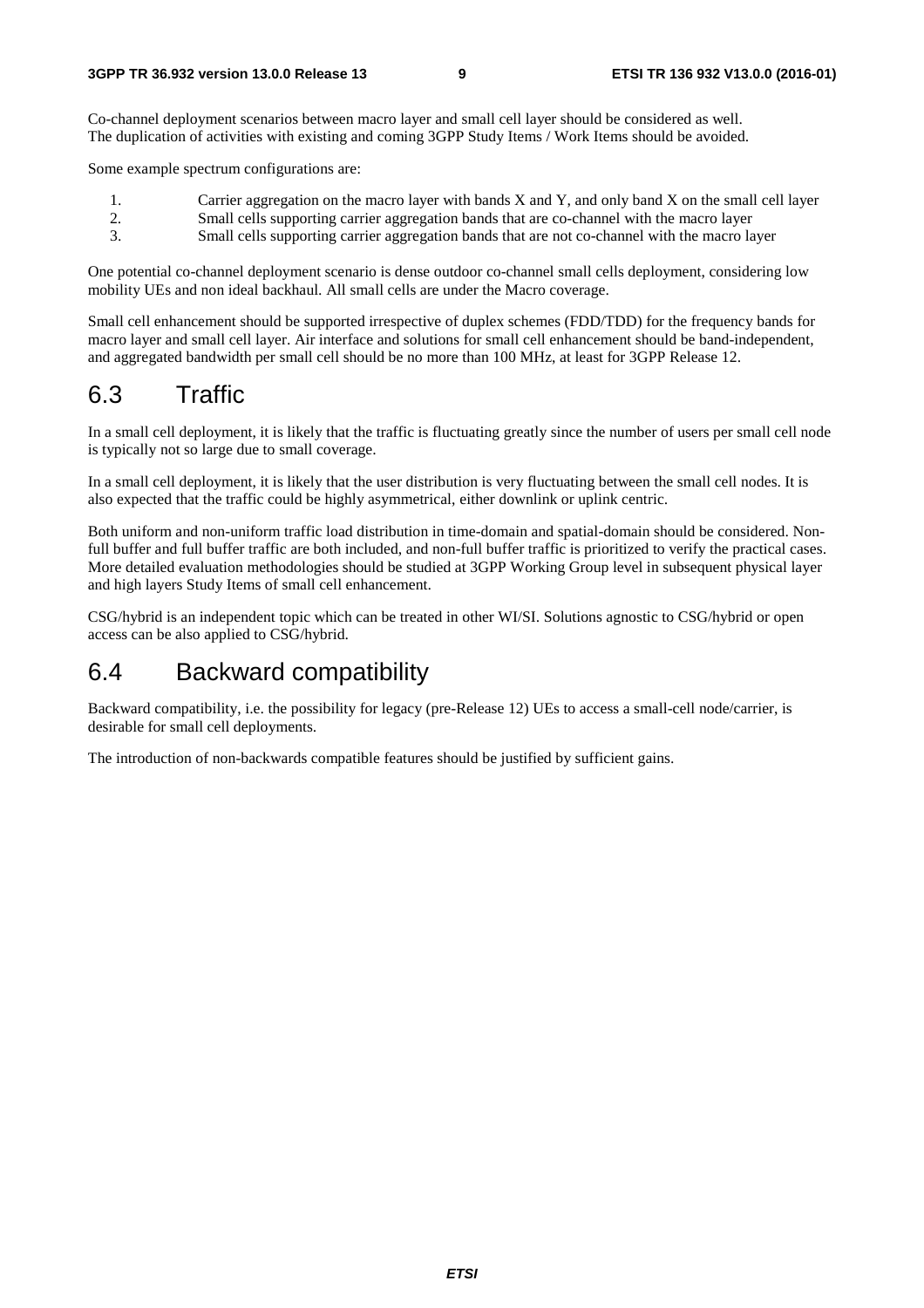## 7 Deployment-related requirements

### 7.1 Deployment use cases

Operator deployed scenario (i.e. the operator performs cell planning and installs/maintains small cell nodes) should be supported for small cell enhancement.

User deployed scenarios, for example small cell nodes deployed in office buildings by organizational users, could be supported for small cell enhancement with a lower priority.

Automatic mechanisms such as plug-and-play provisioning to support flexible configuration and lower cost for operation and maintenance could be considered for both operator- and user-deployed scenarios, taking into account the possible absence of radio planning on these deployments.

Even in operator deployed scenario, the reduction in cell planning efforts compared to Releases 10/11 should be considered.

## 7.2 Co-existence and interworking

For small cell enhancement, the same inter-RAT interworking capabilities with at least the same performance as in 3GPP Release 10/11 E-UTRAN shall be supported assuming the small cells support the 3GPP Releases 10/11 mechanisms.

## 7.3 Core network aspects

Small cell enhancement should minimize signalling load (e.g., caused by mobility) to the core network as well as increase of backhaul traffic due to increasing number of small cell nodes.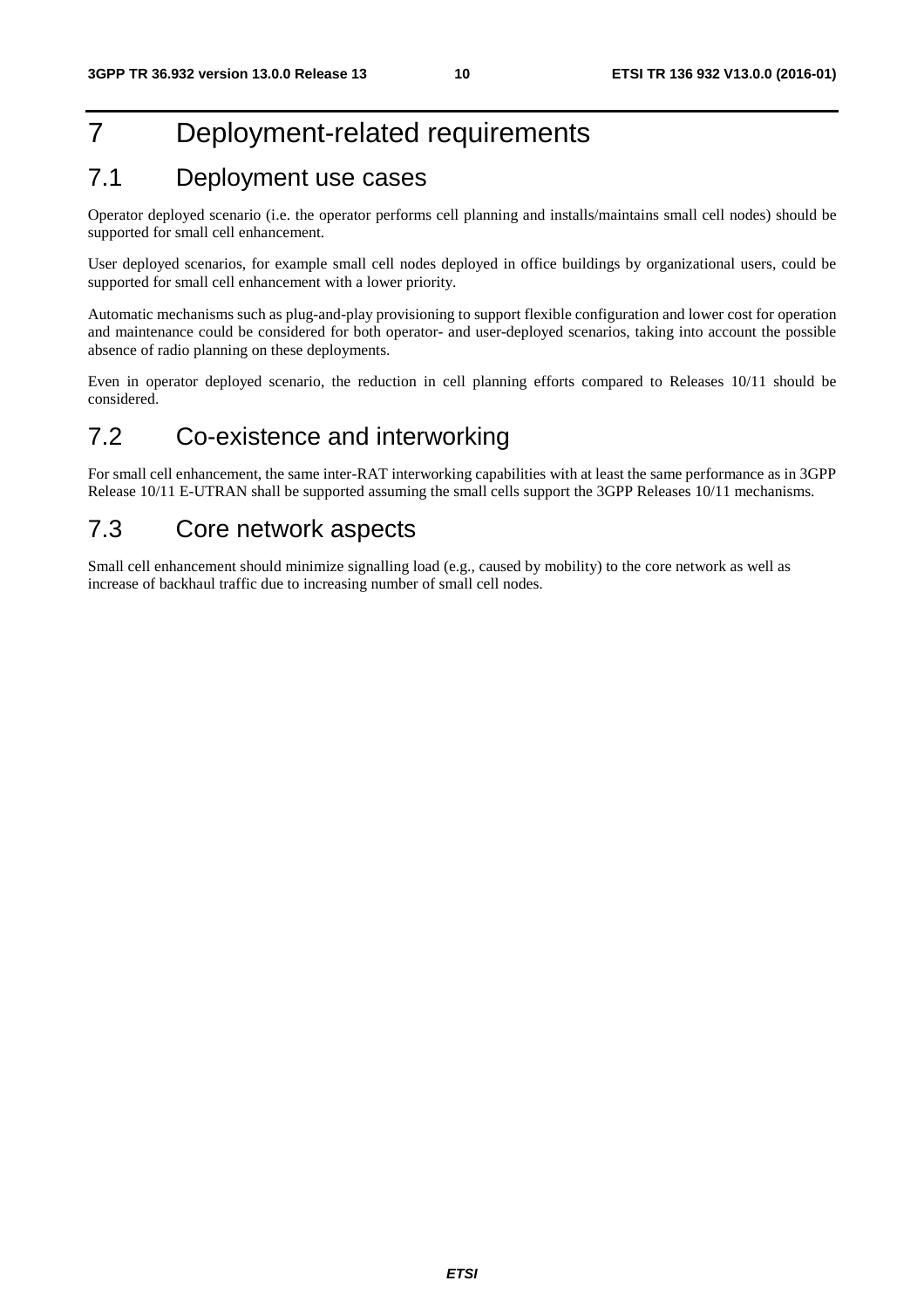## 8 Capability and performance requirements

The enhancements shall focus on cell capacity i.e. achievable user throughput and system throughput in typical coverage situations and with typical terminal configurations, including terminals with 2 RX antennas and supporting a single component carrier.

## 8.1 System performance

*Small cell enhancement should support significantly increased user throughput for both downlink and uplink with main focus on typical user throughput (e.g. 50% and, for coverage limited scenarios, 5% point of CDF of the user throughput), given a reasonable system complexity. Actual quantitative requirements can be determined in succeeding study items on physical and higher layer enhancements.* 

*Consistent user experience over the coverage area is highly desirable. Small cell enhancement should keep the fairness of the user throughput for both downlink and uplink in a scenario, where user distribution is dynamically changing.* 

*Small cell enhancement should target the capacity per unit area (e.g. bps/km<sup>2</sup>) to be as high as possible, for a given user and small cell distribution, typical traffic types and considering a reasonable system complexity.* 

*The small cell enhancements should evaluate the impact of the actual backhaul delays and provide solutions with the aim of improved system performance. Other aspects, for example service quality of VoLTE (e.g. MOS score) and delay/jitter impacts on services (video streaming, video calls, .etc.), could also be addressed in follow-on studies.*

## 8.2 Mobility performance

Small cell enhancement should support mobility which is required for the deployment scenarios described in clause 6.1.

Small cell enhancement should support mobility which is required for the future spectrum use in higher frequency bands (e.g. more available spectrum and wider bandwidth).

Small cell enhancement should support mobility for flexible coverage conditions described in clause 8.3.

For UEs being served on a macro layer and for the targeted mobile speeds up to 30 km/h, small cell nodes need to be discovered, and potential mobility to small cell node performed, in a timely manner and with low UE power consumption in a situation when the UE moves into the coverage area of the small cell layer.

Mobility across densely deployed small cell nodes, and between macro and small cell on the same frequency layer, should be targeted with good performance for mobile speeds up to 30 km/h.

Mobility enhancements for higher speeds (e.g. 50-80 km/h) in small cell enhancements, e.g. for offload from vehicular UEs in outdoor small cells, can be studied in succeeding study items. Solutions for excluding very high mobility users should be considered.

The benefits of allowing high speed UE in small cells should be evaluated e.g. UE throughput gain, improved robustness of mobility, improved UE power efficiency, and up to which speed offloading is beneficial. Other topics e.g. how UE speed can be estimated in small cells can also be treated in succeeding study items of small cell enhancements.

Real-time services should be supported in small cell enhancement. The impact of mobility between small cell nodes and between small cell and overlaid macro nodes on quality (e.g. interruption time, packet loss) should be less than or equal to that provided by 3GPP Release 10/11 E-UTRA/E-UTRAN.

Small cell enhancement should consider techniques and mechanisms to reduce C-plane/U-plane latency and packet loss during mobility between macro cell nodes and small cell nodes, as well as between small cell nodes compared to 3GPP Release 10/11 E-UTRA/E-UTRAN.

Mobility enhancements considered under the future technical Study Item should be relevant to the deployment scenarios described in clause 6.1. Further enhancements which are not covered by other Study Items / Work Items (e.g. HetNet Mobility) should be considered, and duplicated work should be avoided.

### 8.3 Coverage performance

Small cell enhancement coverage should be sufficiently flexible for both uplink and downlink to support a variety of deployment scenarios described in clause 6.1.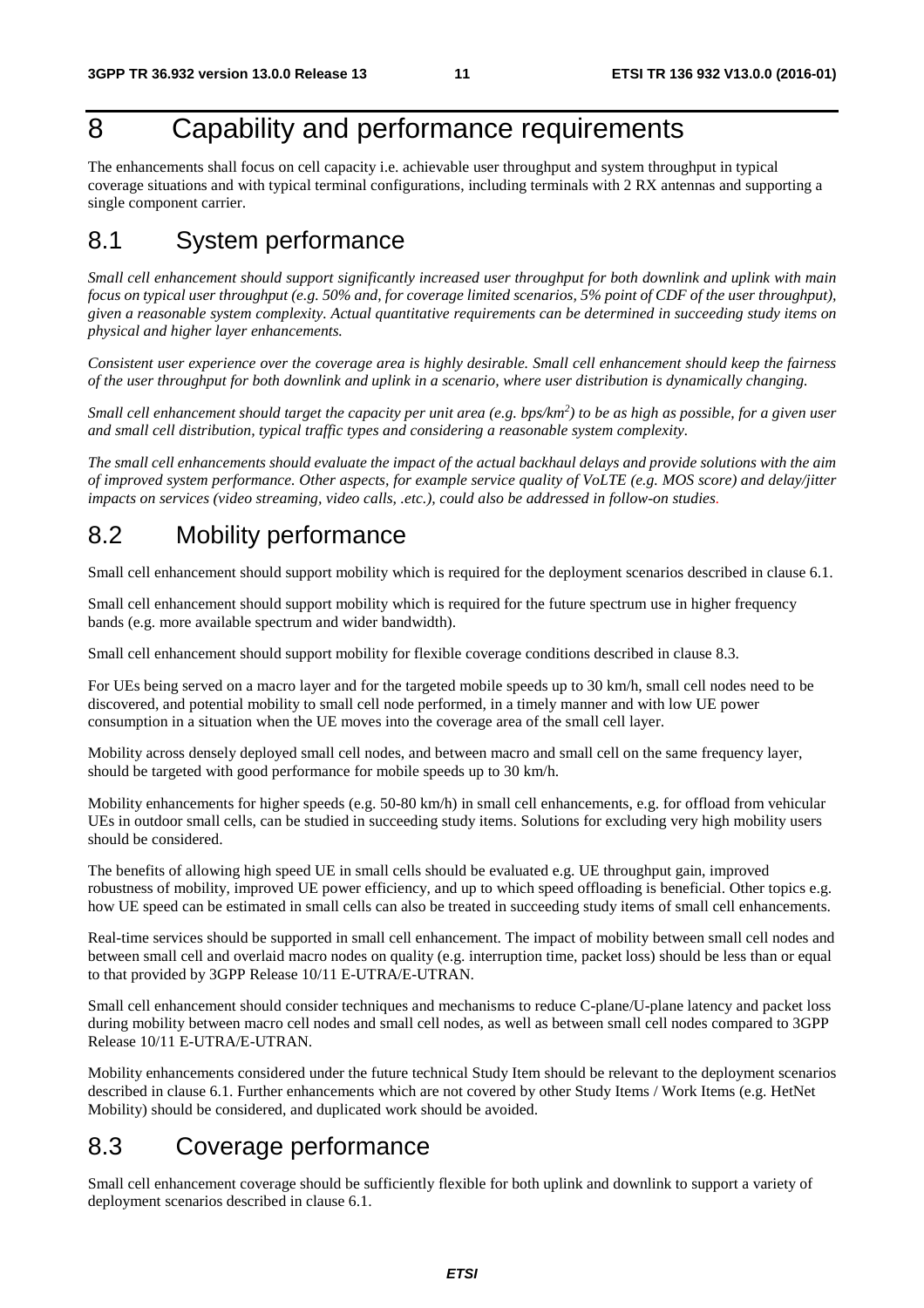## 9 Operational Requirements

### 9.1 Architecture

*The E-UTRAN architecture should be able to achieve the system and mobility performance targeted for small cell enhancement described in clause 8.1. The studies for architecture should first identify which kind of information is needed or beneficial to be exchanged between nodes in order to get the desired improvements before the actual type of interface is determined.* 

## 9.2 Cost and complexity

*Small cell enhancement shall satisfy the required performance. Additionally, cost and complexity shall be minimized in order to support small cell enhancement deployments described in clause 6.1.* 

*Small cell enhancement should allow for low network cost by:* 

- allowing for solutions aiming at different backhauls as listed in clause 6.1.3,
- allowing for low-cost deployment, low operation and maintenance tasks, e.g. by means of SON functionality, minimization of drive tests, etc.,
- allowing for reduced base station implementation cost, considering e.g. relaxation of RF requirements in small cell scenarios
	- o NOTE: All the interfaces specified shall be open for multi-vendor equipment interoperability.

#### *Small cell enhancement should be possible to implement with low incremental complexity of UE and allow for long UE battery life (standby and active).*

Different UE capabilities should be considered for small-cell enhancements, especially with respect to features related to UE RF complexity such as the possibility for simultaneous transmission to and reception from the macro and small cell layers.

System complexity shall be minimized in order to stabilize the system  $\&$  inter-operability in earlier stage and decrease the cost of terminal & network. For these requirements, the following shall be taken into account:

- a) Minimize the number of options
- b) No redundant mandatory features
- c) Limit the number of necessary test cases, e.g. by limiting the number of states of protocols and the number of procedures, with appropriate parameter range and granularity

### 9.3 Energy efficiency

Small cell enhancement should target the network energy efficiency to be as high as possible, given a reasonable system complexity with considering the traffic characteristics of small cell enhancement described in clause 6.3. Furthermore, placing small cells in a dormant mode could be supported considering the increased likelihood of small cells not serving any active users. The trade-off between user throughput/capacity per unit area and network energy efficiency should be considered.

High UE energy efficiency should be targeted taking into account the small cell's short range transmission path. This means balancing effort in terms of UE energy efficiency, e.g., reducing required energy/bit for the UL, UE mobility measurements, cell identification and small cell discovery, end-user experience and system performance.

### 9.4 Security

The small cell enhancement area architecture should have a comparable level of security as Release 10/11 E-UTRA and E-UTRAN for the deployment scenarios of small cell enhancement described in clause 6.1.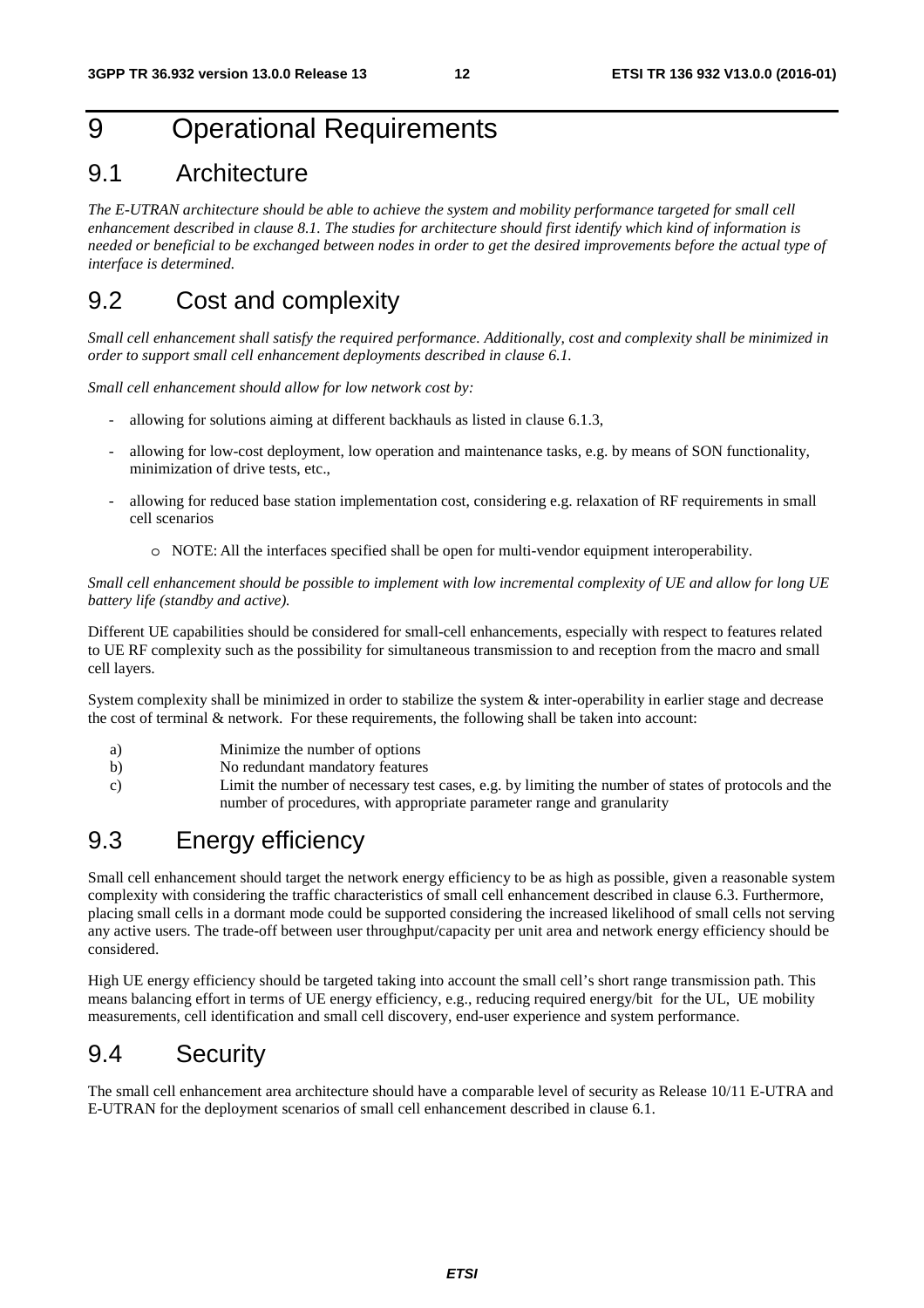## Annex A: Change history

| <b>Change history</b> |              |                 |      |            |                                                                   |            |               |
|-----------------------|--------------|-----------------|------|------------|-------------------------------------------------------------------|------------|---------------|
| <b>Date</b>           | TSG#         | <b>TSG Doc.</b> | ICR. | <b>Rev</b> | Subject/Comment                                                   | <b>Old</b> | <b>New</b>    |
| 2012-10               | <b>RP-58</b> | RP-121463       |      |            | TR 36.932 v0.1.0 agreed by the first round of email discussions   |            | 0.1.0         |
|                       |              |                 |      |            | between RAN #57 and RAN #58 focussing on clauses 1 to 6           |            |               |
| 2012-11               | <b>RP-58</b> | RP-121465       |      |            | TR 36.932 v0.1.1 agreed by the second round of email discussions  | 0.1.0      | 0.1.1         |
|                       |              |                 |      |            | between RAN #57 and RAN #58 focussing on clauses 7 to 9           |            |               |
| 2012-11               | <b>RP-58</b> | RP-121466       |      |            | TR 36.932 v0.1.2 agreed by the second round of email discussions  | 0.1.1      | 0.1.2         |
|                       |              |                 |      |            | between RAN #57 and RAN #58, with revision marks                  |            |               |
| 2012-11               | RP-58        | RP-121467       |      |            | TR 36.932 v0.2.0 agreed by the second round of email discussions  | 0.1.2      | 0.2.0         |
|                       |              |                 |      |            | between RAN #57 and RAN #58, clean version                        |            |               |
| 2012-12               | <b>RP-58</b> | RP-121468       |      |            | TR 36.932 v1.0.0 MCC clean-up submitted to RAN#58 for Information | 0.2.0      | 1.0.0         |
|                       |              |                 |      |            | and Approval                                                      |            |               |
| 2012-12               |              |                 |      |            | TR 36.932 v12.0.0 RAN#58 approved                                 | 1.0.0      | 12.0.0        |
| 2013-03               | RP-59        | RP-130419       | 0001 | 3          | Correction on Ideal backhaul latency                              | 12.0.0     | 12.1.0        |
| 2015-12               | <b>RP-70</b> |                 |      |            | Upgrade to the Release 13 - no technical change                   |            | 12.1.0 13.0.0 |